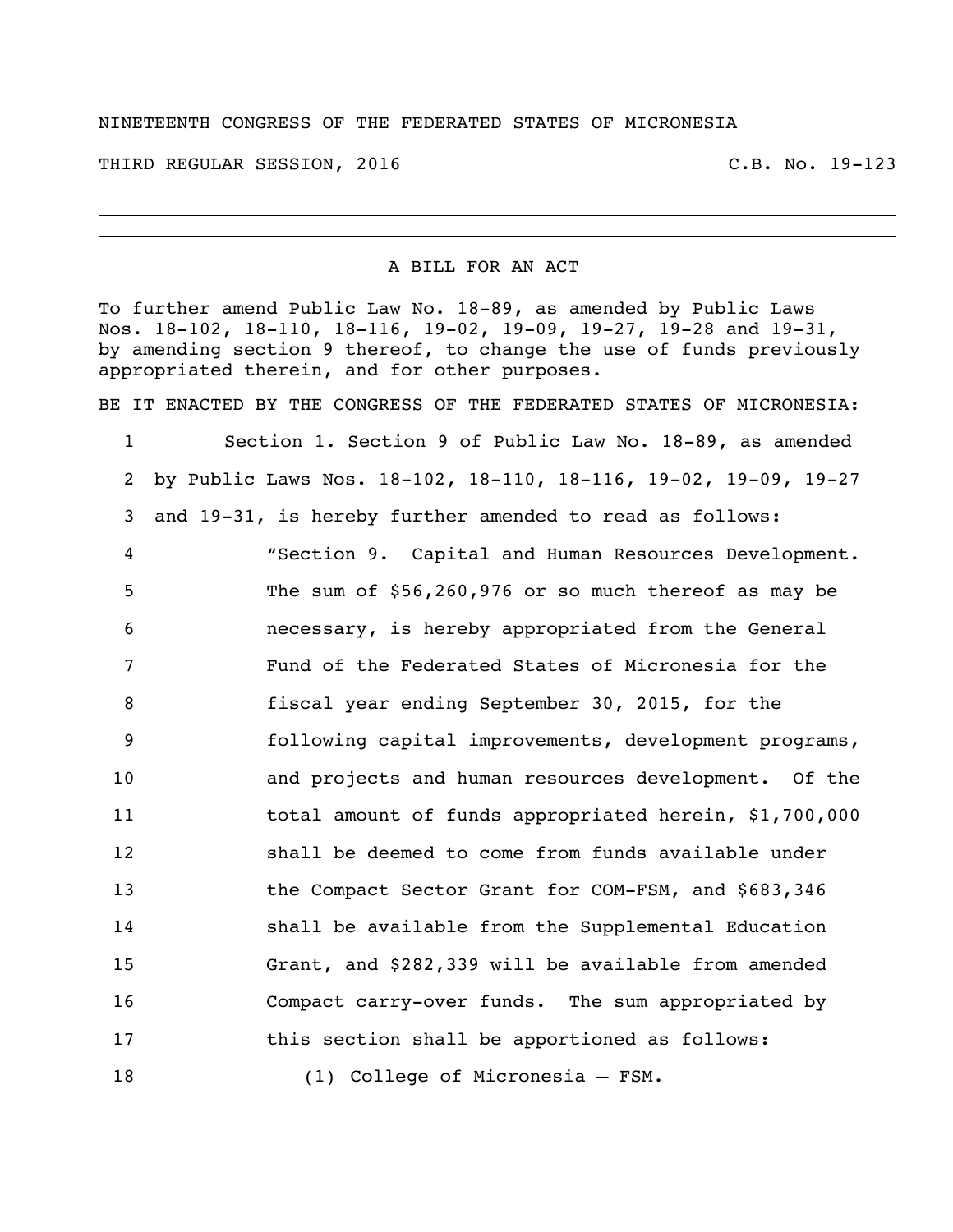C.B. No. 19-123

| $\mathbf{1}$   | (a) College of Micronesia-FSM\$ 3,800,000         |
|----------------|---------------------------------------------------|
| $\overline{2}$ | (\$1,700,000 shall come from the Compact          |
| 3              | Sector Grant)                                     |
| 4              | (b) FSM Fisheries and Maritime                    |
| 5              | 794,203                                           |
| 6              | $(c)$ COM-FSM SEG<br>683,346                      |
| 7              | (2) Department of Finance & Administration        |
| 8              | (a) Financial Advisor<br>$-0-$                    |
| 9              | (b) Tax Financial Advisor<br>$-0-$                |
| 10             | (c) Tax Reform Project<br>$-0-$                   |
| 11             | $-0-$<br>(d) Improvement of Financial Mgt. System |
| 12             | (3) Department of Resources & Development         |
| 13             | (a) Establishment of FSM Assn. Chamber            |
| 14             | 67,000<br>of Commerce                             |
| 15             | (b) State Trade Fairs enhancing value             |
| 16             | addition<br>110,000                               |
| 17             | 50,000                                            |
| 18             | (d) FSM Agriculture Census<br>$-0-$               |
| 19             | (e) FSM Tour Development Framework .<br>$-0-$     |
| 20             | (f) SBDC Capacity Assessment<br>41,000            |
| 21             | (g) National Trade Facilitation                   |
| 22             | Conference(NTFC)<br>$-0-$                         |
| 23             | 100,000<br>(h) Food Security Production           |
| 24             | (4) Department of Transportation,                 |
| 25             | Communications and Infrastructure.                |

 $\sim$   $\sim$   $\sim$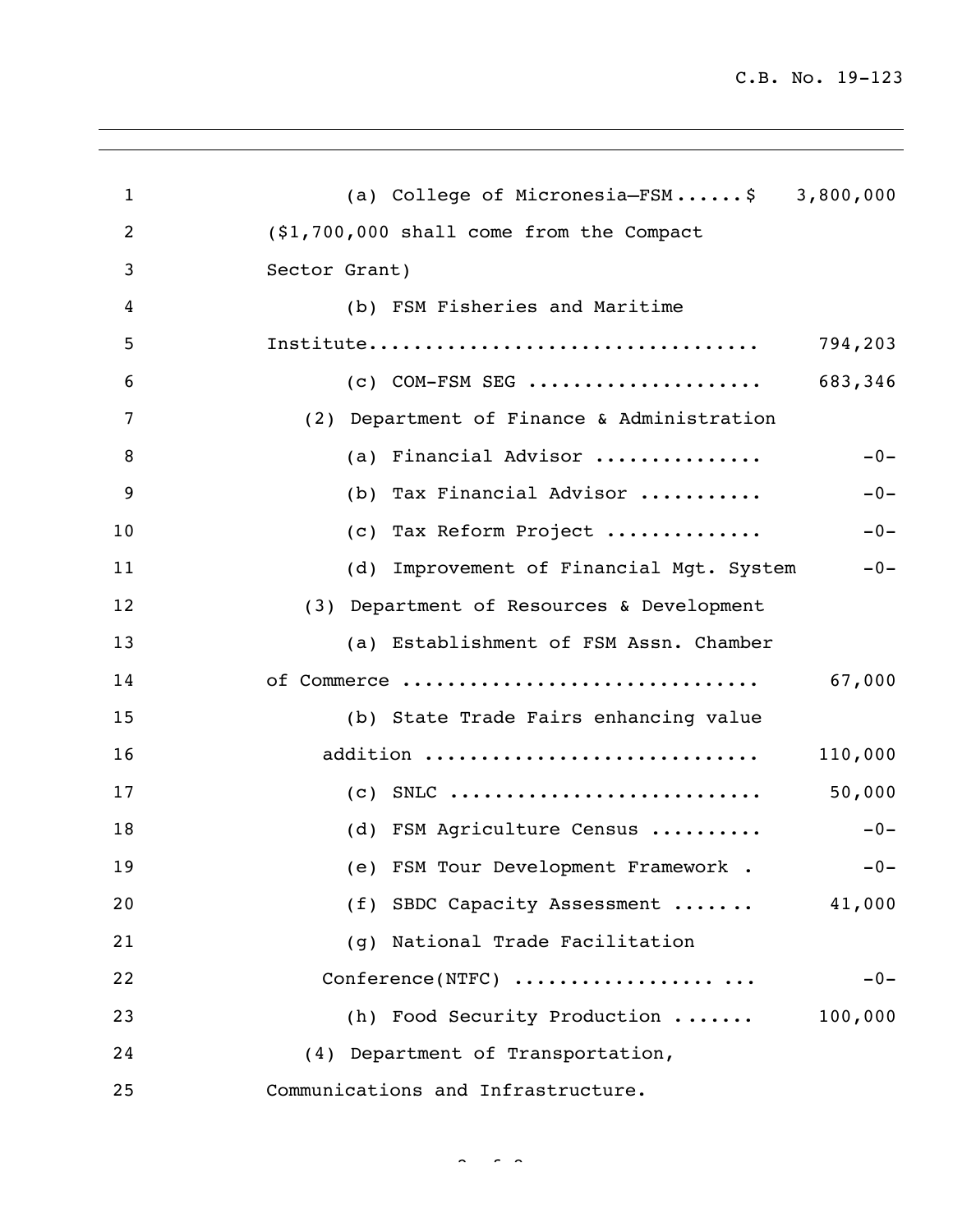| $\mathbf{1}$   | (a) Outer Island Airport Improvement.\$ 2,000,000      |
|----------------|--------------------------------------------------------|
| $\overline{2}$ | (b) Capital Facilities                                 |
| 3              | Rehabilitation.<br>95,000                              |
| 4              | 300,000<br>(c) Sekere, Palikir Road                    |
| 5              | (d) Centralizing of Network                            |
| 6              | Infrastructure<br>100,000                              |
| 7              | $-0-$<br>(e) FSM Capital security Fence                |
| 8              | (f) Weno Road/Xavier Road<br>150,000                   |
| 9              | 150,000<br>(g) Chuuk Airport                           |
| 10             | (h) Kosrae [Circumferential Road] priority             |
| 11             | 300,000<br>infrastructure projects                     |
| 12             | (i) Yap International Airport Terminal                 |
| 13             | Improvement<br>300,000                                 |
| 14             | (j) Renovation of the Washington, D.C.                 |
| 15             |                                                        |
| 16             | (5) Department of Justice.                             |
| 17             | (a) FSS Micronesia - Slipping $\ldots \ldots$<br>$-0-$ |
| 18             | (b) Patrol boat major maintenance                      |
| 19             | 125,000                                                |
| 20             | (c) New Radio Communication<br>$-0-$                   |
| 21             | (d) Satellite Phone and Usage Billings.<br>50,000      |
| 22             | (e) Contract Mediation Disputes                        |
| 23             | and litigations.<br>155,857                            |
| 24             | Infrastructure Development/IMF.<br>(6)                 |
| 25             | Infrastructure Development Projects<br>(a)<br>$-0-$    |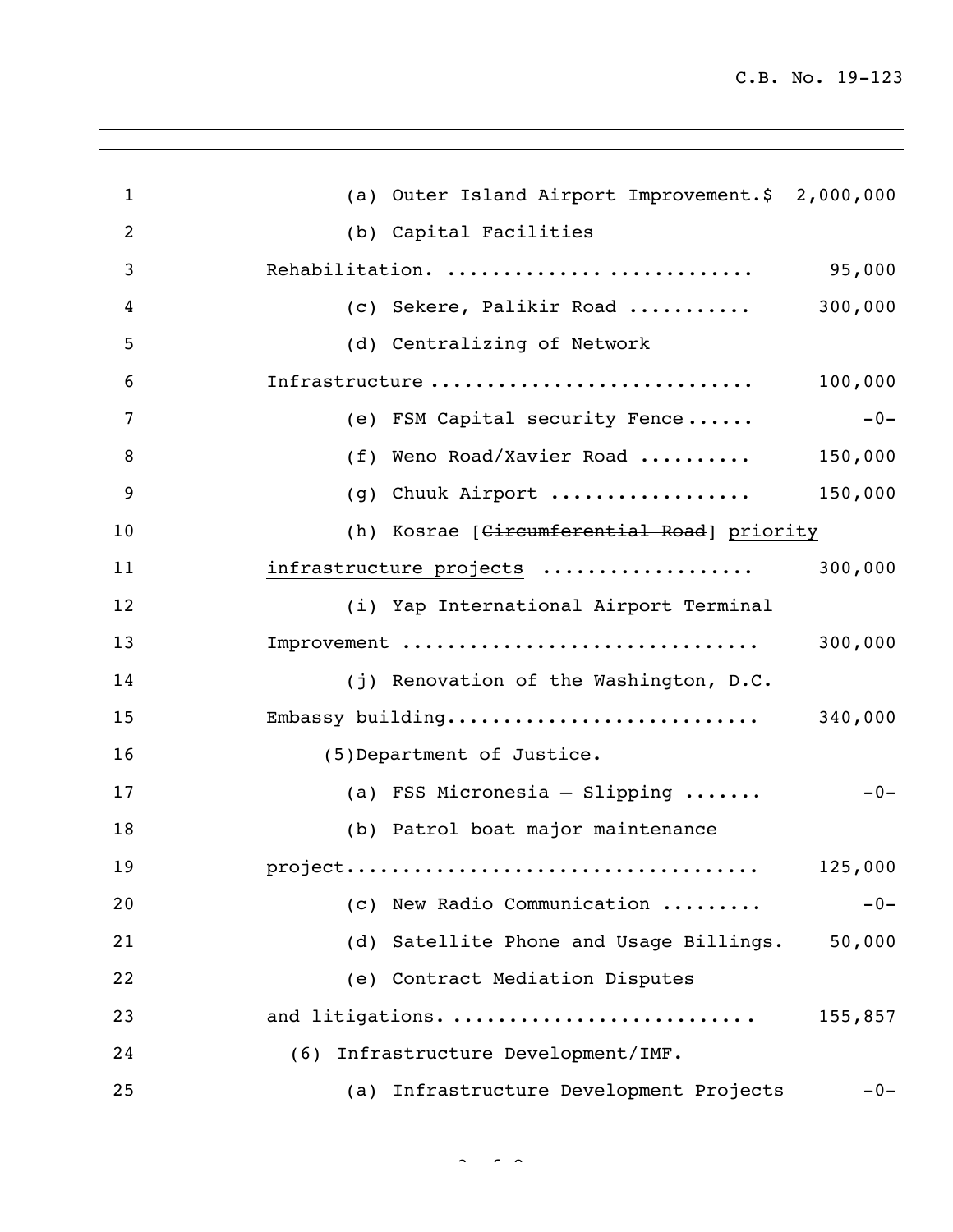| $\mathbf{1}$   | (b) IMF $\dots\dots\dots\dots\dots\dots\dots\dots\dots\dots\dots\dots$<br>$-0-$ |
|----------------|---------------------------------------------------------------------------------|
| $\overline{2}$ | President's Office.<br>(7)                                                      |
| 3              | FSM Trust Fund 38,000,000<br>(a)                                                |
| 4              | Staff upgrading  100,000<br>(b)                                                 |
| 5              | (c) Capacity Building Roadmap<br>$-0-$                                          |
| 6              | (d) 2023 Set Aside<br>$-0-$                                                     |
| 7              | (e) 2023 Investment Development Fund, not                                       |
| 8              | to be disbursed until the framework is developed                                |
| 9              | for appropriation<br>$-0-$                                                      |
| 10             | (f) July 10, 2015 Inauguration 100,000                                          |
| 11             | (8) Office of SBOC.                                                             |
| 12             | (a) Monitoring & Reconciliation in the                                          |
| 13             | $-0-$                                                                           |
| 14             | (b) Compact Review Committee<br>$-0-$                                           |
| 15             | (c) 2014 Development Partners Meeting<br>$0 -$                                  |
| 16             | Implementation of ODA Policy<br>50,000<br>(d)                                   |
| 17             | National Election.<br>(9)                                                       |
| 18             | (a) National Election (voter ID)<br>25,000                                      |
| 19             | (b) Public education on constitution                                            |
| 20             | $-0-$<br>Amendment                                                              |
| 21             | (10) Department of Health and Social Affairs                                    |
| 22             | (a) Health Services Specialty                                                   |
| 23             | Pathologist<br>50,000                                                           |
| 24             | (b) Environmental/water/food/                                                   |
| 25             | 78,000                                                                          |
|                |                                                                                 |

 $4.4 \times 8.4$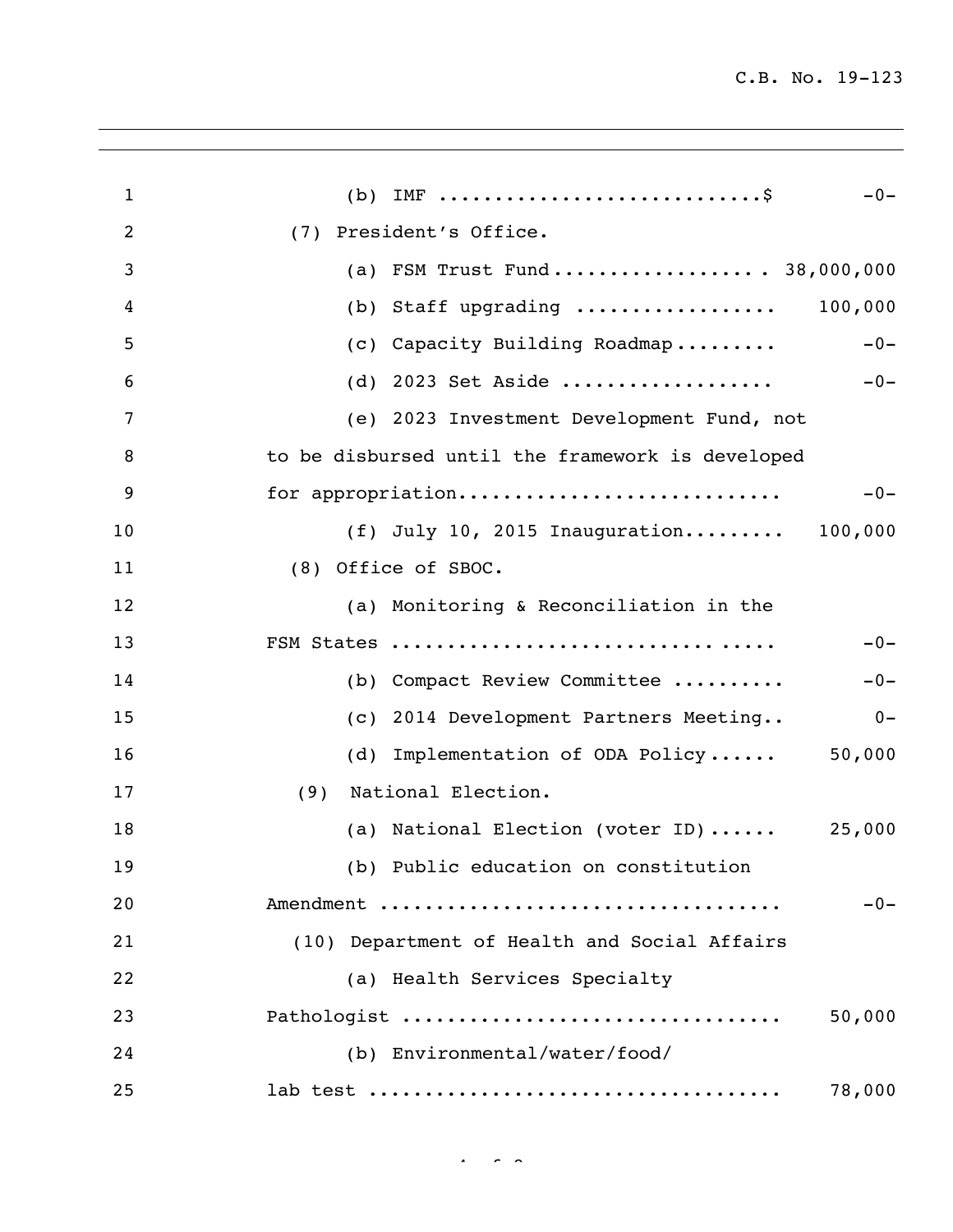| $\mathbf{1}$ | Medical Specialized Team \$ 195,000<br>$\left( c\right)$ |         |
|--------------|----------------------------------------------------------|---------|
| 2            | Data Validation & Analysis<br>(d)                        | $-0-$   |
| 3            | Assistance to States on NCD<br>(e)                       | $-0-$   |
| 4            | Mapping of the Health Community<br>(f)                   | $-0-$   |
| 5            | Legal Assistance Legislation<br>(g)                      | $-0-$   |
| 6            | (h) Accreditation and Standards Devt                     | $-0-$   |
| 7            | (i) Health Economist                                     | $-0-$   |
| 8            | (11) Department of Education.                            |         |
| 9            | (a) Accreditation Intervention Project.                  | $-0-$   |
| 10           | (b) Education Initiatives; PROVIDED THAT,                |         |
| 11           | the funds are to be from amended Compact carry-          |         |
| 12           |                                                          | 282,339 |
| 13           | (12) FSM Development Bank.                               |         |
| 14           | (a) Private Sector Capital                               | $-0-$   |
| 15           | (b) Pacific Island Development Bank                      | $-0-$   |
| 16           | (13) Insurance Board.                                    |         |
| 17           | (a) Improve and strengthen statutory and                 |         |
| 18           | regulatory framework                                     | $-0-$   |
| 19           | (b) Consultant Site Evaluation                           | $-0-$   |
| 20           | (14) Other Capital and Human Resources Development.      |         |
| 21           | (a) FSMSC Information Technology/                        |         |
| 22           | Infrastructure Development                               | 100,000 |
| 23           | Chuuk State Supreme Court<br>(b)                         | 220,000 |
| 24           | (c) Pension Program                                      | $-0-$   |
| 25           | (d) Legis Regular Project                                | $-0-$   |

 $\frac{1}{\sqrt{2}}$  of  $\frac{1}{\sqrt{2}}$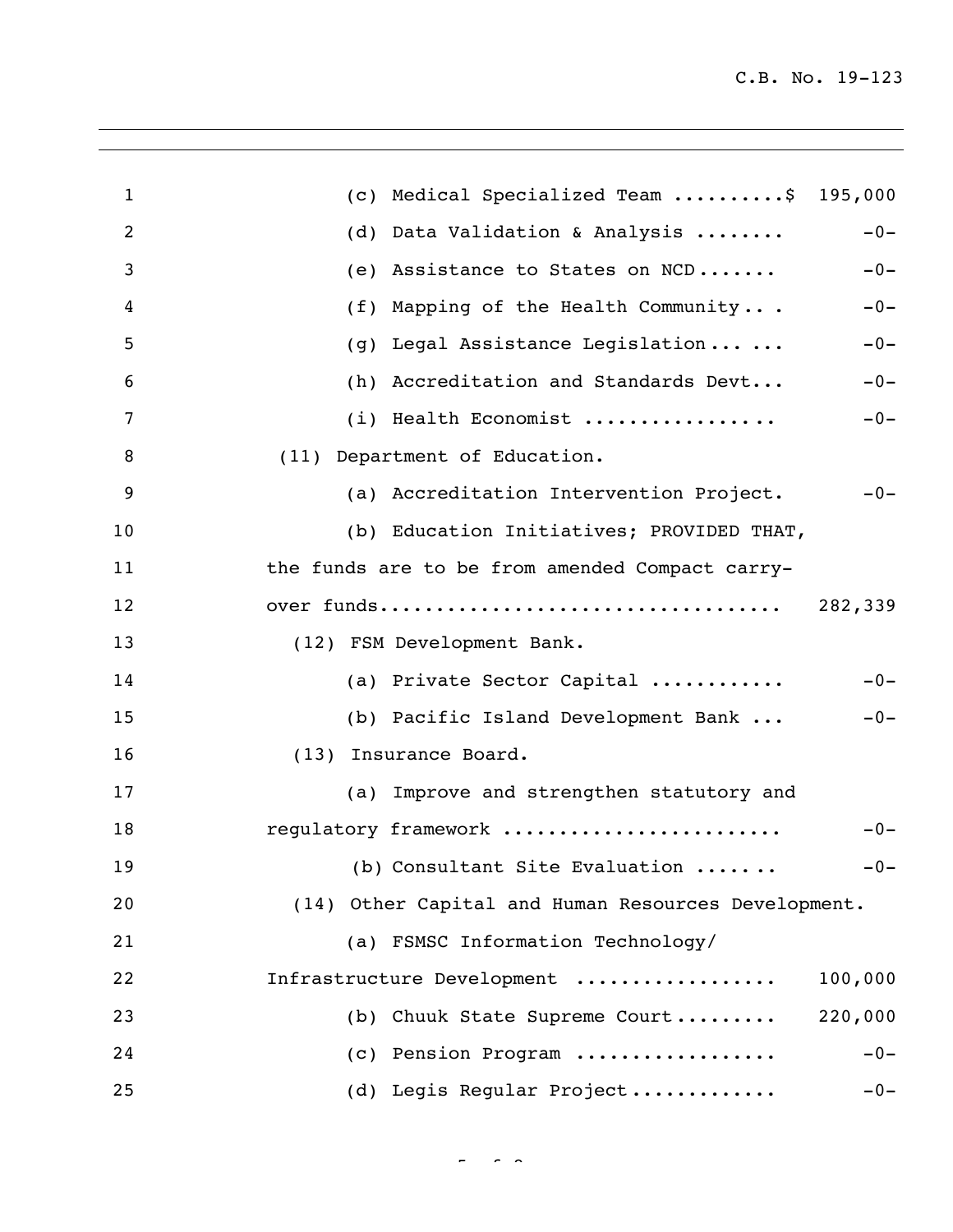C.B. No. 19-123

| $\mathbf{1}$   | (e) Office of E.E.M. Generator and                      |
|----------------|---------------------------------------------------------|
| $\overline{c}$ | $-0-$                                                   |
| 3              | (f) Kosrae State Priority                               |
| 4              | Infrastructure Projects including land                  |
| 5              | acquisition and heavy equipment purchase  1,500,000     |
| 6              | (g) Pohnpei State Priority Infrastructure               |
| 7              | Projects including heavy equipment and Asphalt          |
| 8              | Plant purchase; PROVIDED THAT, for the next 3 years     |
| 9              | Pohnpei State shares shall be made available for        |
| 10             | appropriation by Pohnpei State Legislature for          |
| 11             | infrastructure improvement and development, that        |
| 12             | such improvements to include roads, utilities,          |
| 13             | and other state major infrastructure  2,750,000         |
| 14             | (h) Yap State Priority Infrastructure                   |
| 15             | Projects; PROVIDED THAT, at least up to \$350,000       |
| 16             | shall be made available for consultation with           |
| 17             | architects, drafting, social planning, family           |
| 18             | planning, and design for providing                      |
| 19             | infrastructure improvement and development<br>1,500,000 |
| 20             | (i) Chuuk State Priority Infrastructure                 |
| 21             | Projects, including land acquisition                    |
| 22             | and heavy equipment purchase to be                      |
| 23             | apportioned as follows:<br>368,331                      |
| 24             | (i) Monitoring and                                      |
| 25             | Administration costs<br>$-0-$                           |

 $\sigma$   $\sim$   $\sigma$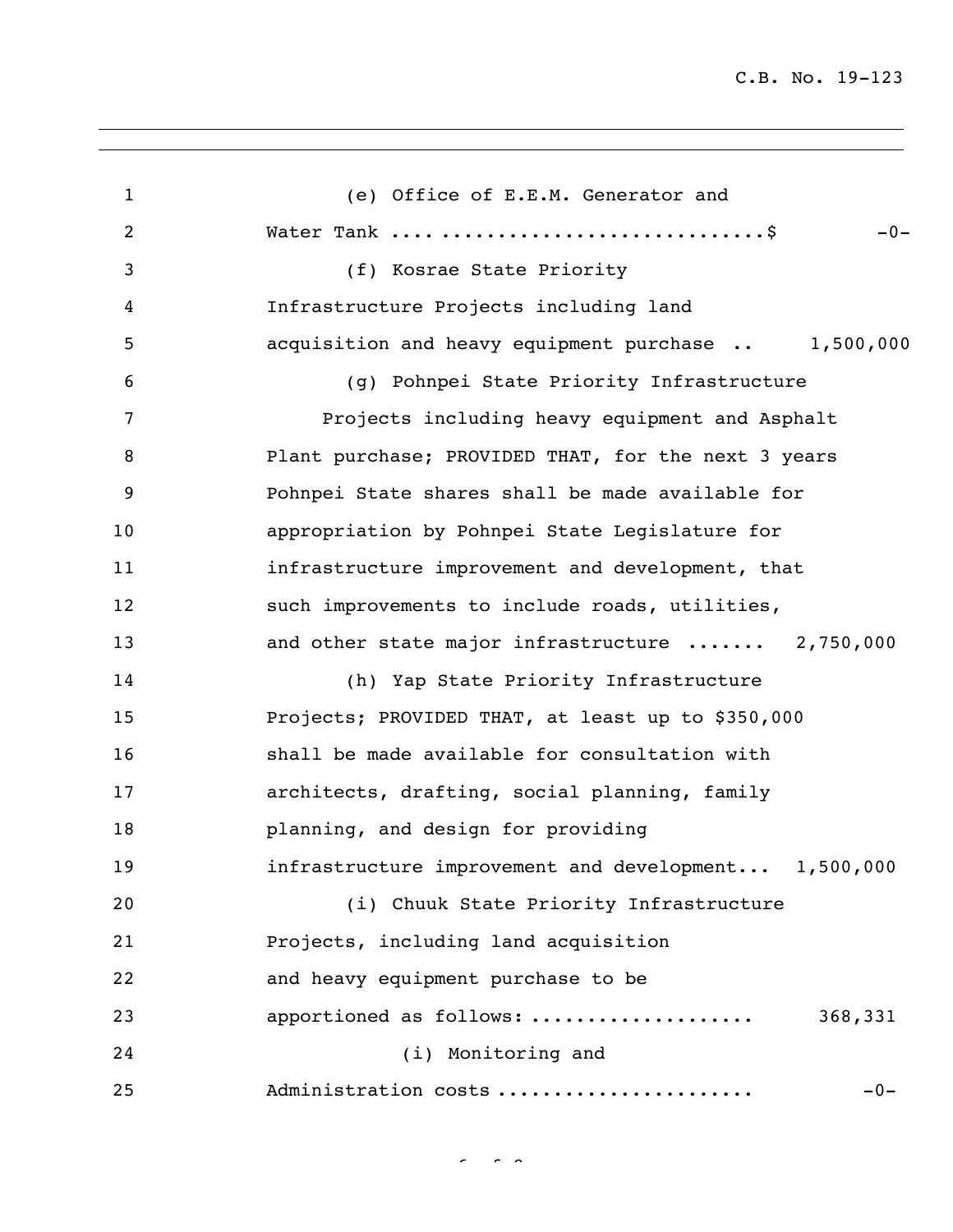| 1  | (ii) Other priority                                  |           |
|----|------------------------------------------------------|-----------|
| 2  | infrastructure projects \$                           | $-0-$     |
| 3  | (j) NORMA consultation with                          |           |
| 4  | China/Korea                                          | 15,000    |
| 5  | (k) Kosrae satellite bandwidth service               |           |
| 6  | contract; PROVIDED THAT, this funding is on lent     |           |
| 7  | FSM Telecommunication Corporation as an interest     |           |
| 8  | Free loan for five years with a grace period of      |           |
| 9  | two years                                            | 1,011,600 |
| 10 | (1) Hosting of PNA Meetings/operation                |           |
| 11 | needS of NORMA                                       | 50,000    |
| 12 | (m) Coastal Resources                                |           |
| 13 | Monitoring Training                                  | 26,000    |
| 14 | (n) Yap State Court building (typhoon                |           |
| 15 | shutters and pest control); PROVIDED                 |           |
| 16 | THAT, the Governor of Yap State shall be the         |           |
| 17 | allottee of these funds                              | 30,000    |
| 18 | (o) Chuuk Leadership conference; PROVIDED            |           |
| 19 | THAT, the Governor of Chuuk State shall be the       |           |
| 20 | allottee of these funds                              | 50,000    |
| 21 | (p) Upgrade Congress and Delegation Offices          |           |
| 22 | IT network, services, equipment, software, hardware, |           |
| 23 | and training                                         | 48,300"   |
| 24 |                                                      |           |